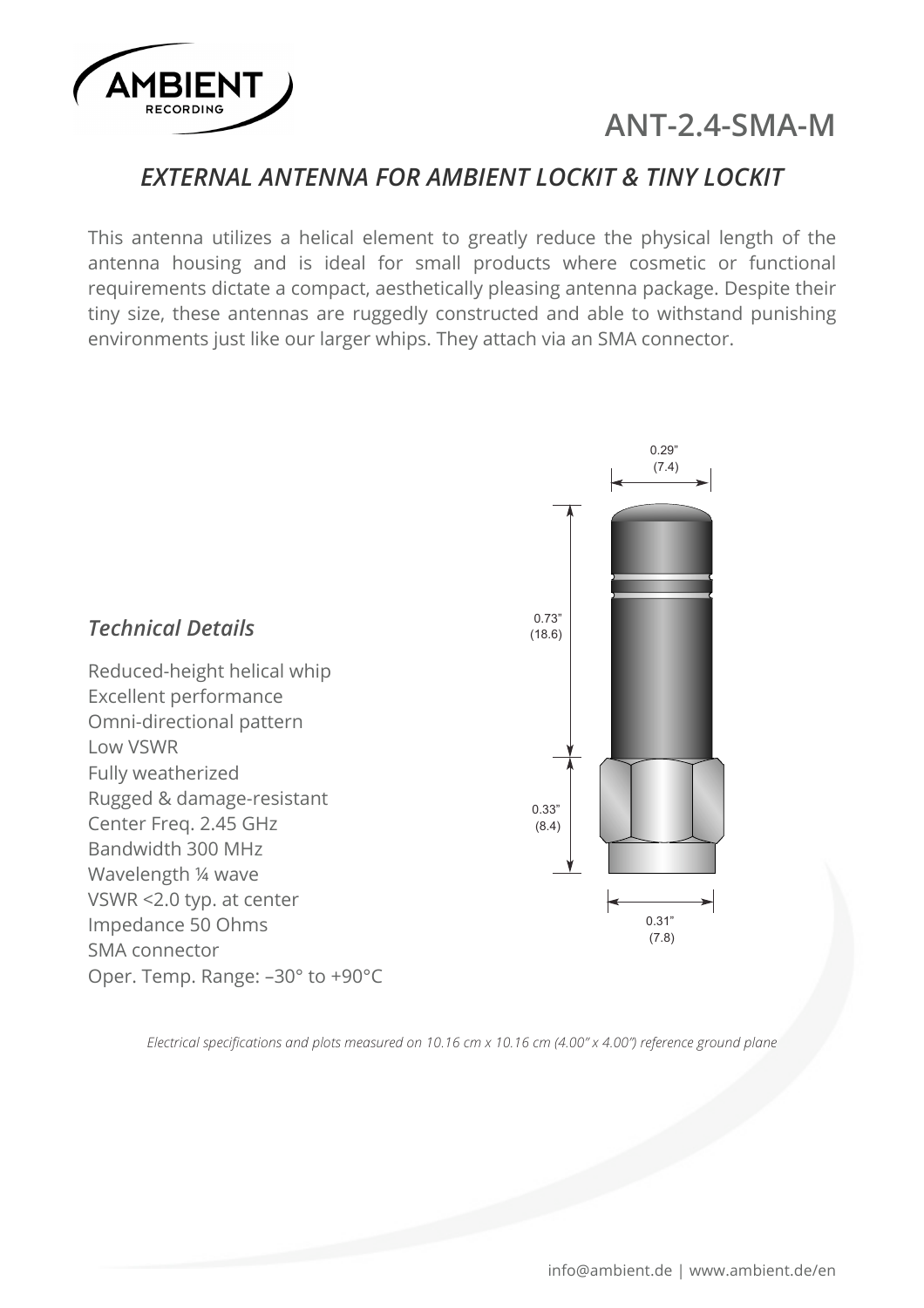# **ANT-2.4-SMA-M**

### *Counterpoise*

Quarter-wave or monopole antennas require an associated ground plane counterpoise for proper operation. The size and location of the ground plane relative to the antenna will affect the overall performance of the antenna in the final design. When used in conjunction with a ground plane smaller than that used to tune the antenna, the center frequency typically will shift higher in frequency and the bandwidth will decrease. The proximity of other circuit elements and packaging near the antenna will also affect the final performance. For further discussion and guidance on the importance of the ground plane counterpoise, please refer to Linx Application Note AN-00501: Understanding Antenna Specifications and Operation.

#### *VSWR Graph*



The Voltage Standing Wave Ratio (VSWR) is a measurement of how well an antenna is matched to a source impedance, typically 50-ohms. It is calculated by measuring the voltage wave that is headed toward the load versus the voltage wave that is reflected back from the load. A perfect match will have a VSWR of 1:1. The higher the first number, the worse the match, and the more inefficient the system. Since a perfect match cannot ever be obtained, some benchmark for performance needs to be set. In the case of antenna VSWR, this is usually 2:1. At this point, 88.9% of the energy sent to the antenna by the transmitter is radiated into free space and 11.1% is either reflected back into the source or lost as heat on the structure of the antenna. In the other direction, 88.9% of the energy recovered by the antenna is transferred into the receiver. As a side note, since the ":1" is always implied, many data sheets will remove it and just display the first number.



Schleissheimer Straße 181c DE – 80797 Munich vox +49 89 36055100 | fax +49 89 651855